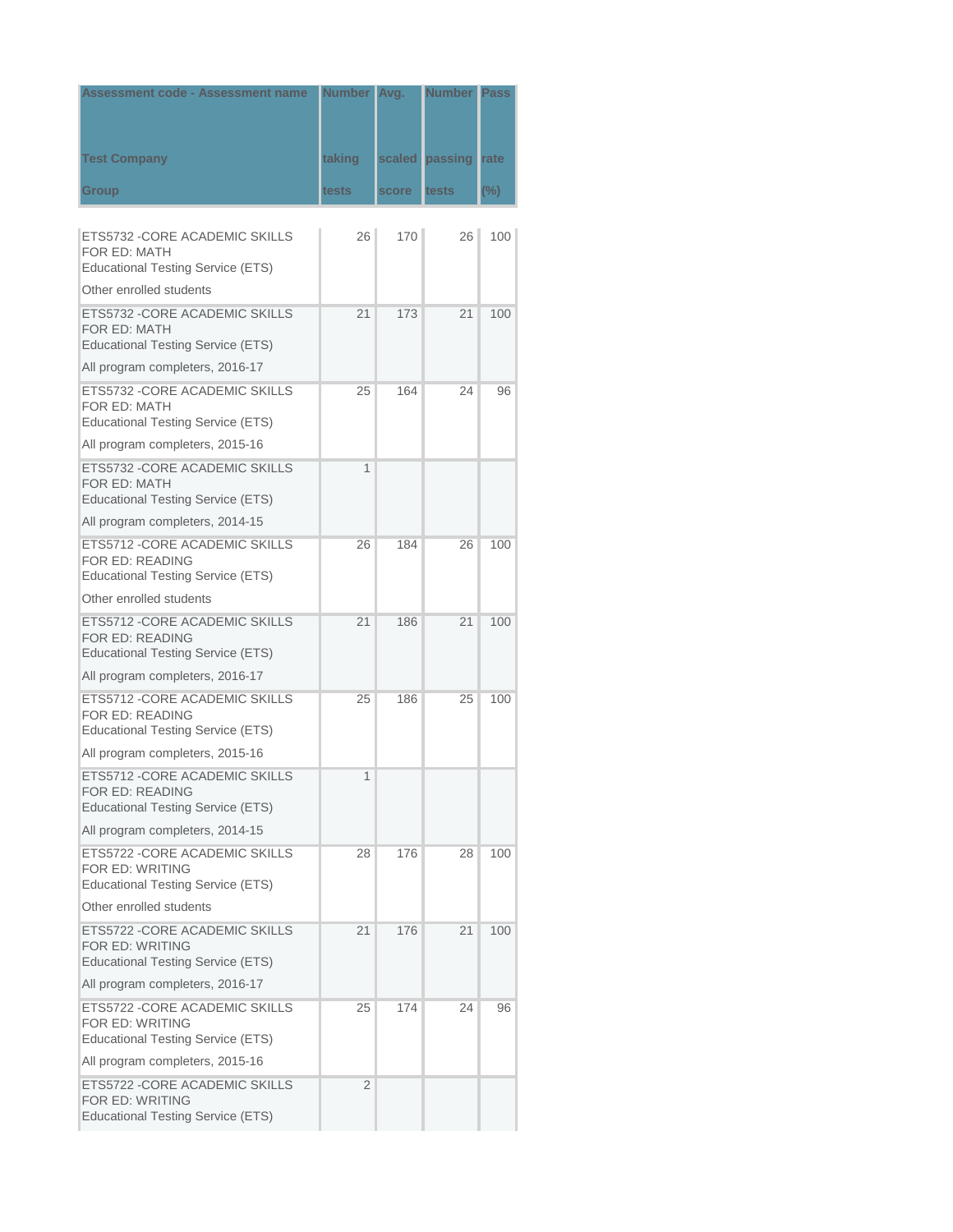| All program completers, 2014-15                                                                       |    |     |    |     |
|-------------------------------------------------------------------------------------------------------|----|-----|----|-----|
| ETS5022 - EARLY CHILDHOOD<br><b>CONTENT KNOWLEDGE</b><br><b>Educational Testing Service (ETS)</b>     | 1  |     |    |     |
| All program completers, 2016-17                                                                       |    |     |    |     |
| ETS5022 - EARLY CHILDHOOD<br><b>CONTENT KNOWLEDGE</b><br>Educational Testing Service (ETS)            | 4  |     |    |     |
| All program completers, 2015-16                                                                       |    |     |    |     |
| ETS5022 - EARLY CHILDHOOD<br><b>CONTENT KNOWLEDGE</b><br><b>Educational Testing Service (ETS)</b>     | 12 | 178 | 12 | 100 |
| All program completers, 2014-15                                                                       |    |     |    |     |
| ETS5025 - EARLY CHILDHOOD<br><b>EDUCATION</b><br><b>Educational Testing Service (ETS)</b>             | 6  |     |    |     |
| Other enrolled students                                                                               |    |     |    |     |
| ETS5025 - EARLY CHILDHOOD<br><b>EDUCATION</b><br><b>Educational Testing Service (ETS)</b>             | 2  |     |    |     |
| All program completers, 2016-17                                                                       |    |     |    |     |
| ETS5003 - ELEM ED MULTI SUBJ<br><b>MATHEMATICS</b><br><b>Educational Testing Service (ETS)</b>        | 8  |     |    |     |
| Other enrolled students                                                                               |    |     |    |     |
| ETS5003 - ELEM ED MULTI SUBJ<br><b>MATHEMATICS</b><br><b>Educational Testing Service (ETS)</b>        | 8  |     |    |     |
| All program completers, 2016-17                                                                       |    |     |    |     |
| ETS5003 - ELEM ED MULTI SUBJ<br><b>MATHEMATICS</b><br><b>Educational Testing Service (ETS)</b>        | 17 | 174 | 16 | 94  |
| All program completers, 2015-16                                                                       |    |     |    |     |
| ETS5003 - ELEM ED MULTI SUBJ<br><b>MATHEMATICS</b><br><b>Educational Testing Service (ETS)</b>        | 2  |     |    |     |
| All program completers, 2014-15                                                                       |    |     |    |     |
| ETS5033 - ELEM ED MULTI SUBJ<br><b>MATHEMATICS (DISC)</b><br><b>Educational Testing Service (ETS)</b> | 1  |     |    |     |
| All program completers, 2015-16                                                                       |    |     |    |     |
| ETS5033 - ELEM ED MULTI SUBJ<br><b>MATHEMATICS (DISC)</b><br><b>Educational Testing Service (ETS)</b> | 13 | 174 | 13 | 100 |
| All program completers, 2014-15                                                                       |    |     |    |     |
| ETS5002 - ELEM ED MULTI SUBJ<br><b>READING LANG ARTS</b><br><b>Educational Testing Service (ETS)</b>  | 8  |     |    |     |
| Other enrolled students                                                                               |    |     |    |     |
| ETS5002 -ELEM ED MULTI SUBJ<br><b>READING LANG ARTS</b><br><b>Educational Testing Service (ETS)</b>   | 8  |     |    |     |
| All program completers, 2016-17                                                                       |    |     |    |     |
| ETS5002 - ELEM ED MULTI SUBJ<br><b>READING LANG ARTS</b>                                              | 16 | 170 | 15 | 94  |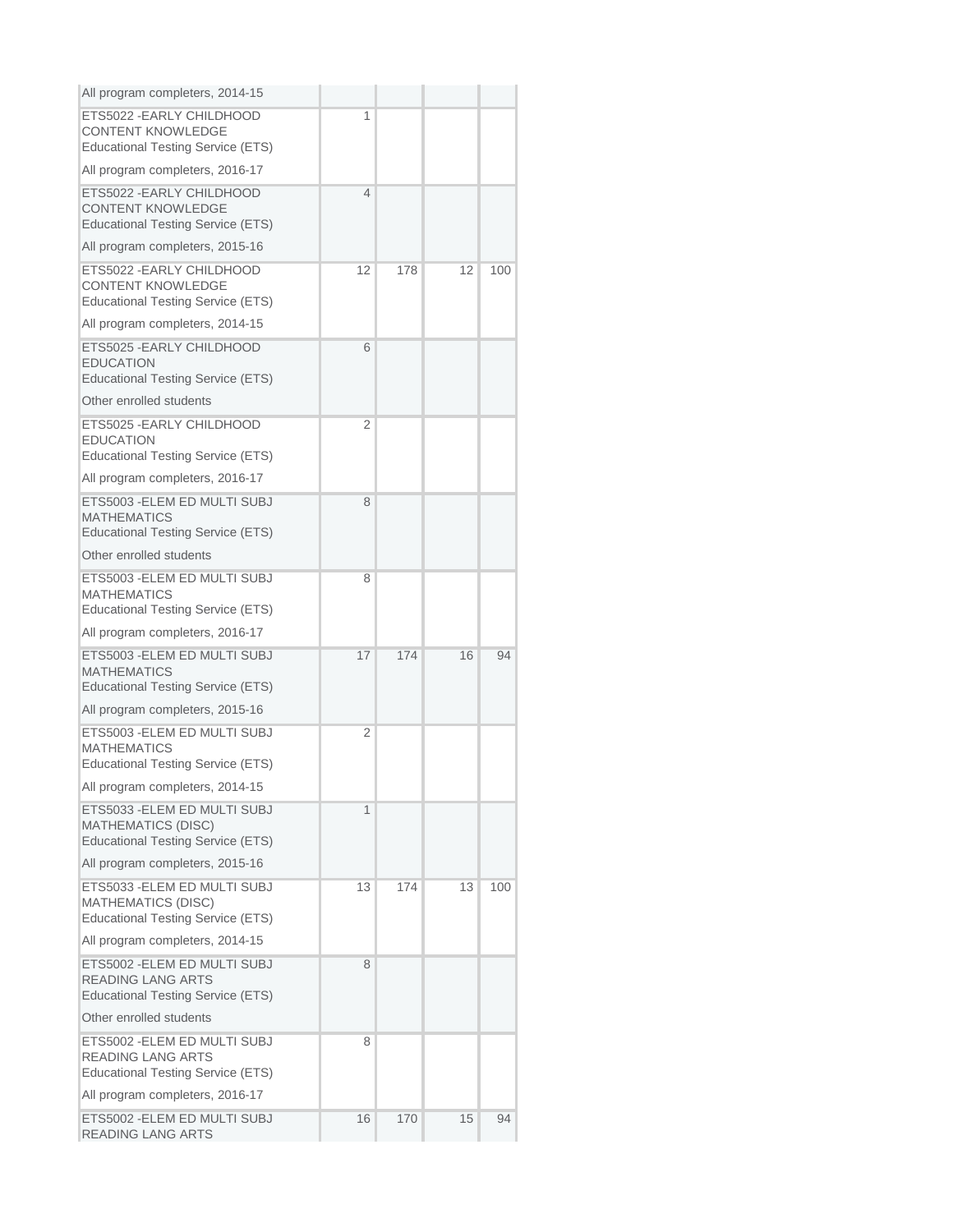| <b>Educational Testing Service (ETS)</b>                                                                    |    |     |    |     |
|-------------------------------------------------------------------------------------------------------------|----|-----|----|-----|
| All program completers, 2015-16                                                                             |    |     |    |     |
| ETS5002 - ELEM ED MULTI SUBJ<br><b>READING LANG ARTS</b><br><b>Educational Testing Service (ETS)</b>        | 1  |     |    |     |
| All program completers, 2014-15                                                                             |    |     |    |     |
| ETS5032 - ELEM ED MULTI SUBJ<br><b>READING LANG ARTS (DISC)</b><br><b>Educational Testing Service (ETS)</b> | 1  |     |    |     |
| All program completers, 2015-16                                                                             |    |     |    |     |
| ETS5032 - ELEM ED MULTI SUBJ<br><b>READING LANG ARTS (DISC)</b><br><b>Educational Testing Service (ETS)</b> | 13 | 181 | 13 | 100 |
| All program completers, 2014-15                                                                             |    |     |    |     |
| ETS5005 - ELEM ED MULTI SUBJ<br><b>SCIENCES</b><br><b>Educational Testing Service (ETS)</b>                 | 8  |     |    |     |
| Other enrolled students                                                                                     |    |     |    |     |
| ETS5005 - ELEM ED MULTI SUBJ<br><b>SCIENCES</b><br><b>Educational Testing Service (ETS)</b>                 | 8  |     |    |     |
| All program completers, 2016-17                                                                             |    |     |    |     |
| ETS5005 - ELEM ED MULTI SUBJ<br><b>SCIENCES</b><br><b>Educational Testing Service (ETS)</b>                 | 16 | 166 | 15 | 94  |
| All program completers, 2015-16                                                                             |    |     |    |     |
| ETS5005 - ELEM ED MULTI SUBJ<br><b>SCIENCES</b><br><b>Educational Testing Service (ETS)</b>                 | 1  |     |    |     |
| All program completers, 2014-15                                                                             |    |     |    |     |
| ETS5035 - ELEM ED MULTI SUBJ<br><b>SCIENCES (DISC)</b><br><b>Educational Testing Service (ETS)</b>          | 1  |     |    |     |
| All program completers, 2015-16                                                                             |    |     |    |     |
| ETS5035 - ELEM ED MULTI SUBJ<br><b>SCIENCES (DISC)</b><br>Educational Testing Service (ETS)                 | 13 | 174 | 13 | 100 |
| All program completers, 2014-15                                                                             |    |     |    |     |
| ETS5004 - ELEM ED MULTI SUBJ<br><b>SOCIAL STUDIES</b><br><b>Educational Testing Service (ETS)</b>           | 8  |     |    |     |
| Other enrolled students                                                                                     |    |     |    |     |
| ETS5004 - ELEM ED MULTI SUBJ<br><b>SOCIAL STUDIES</b><br><b>Educational Testing Service (ETS)</b>           | 8  |     |    |     |
| All program completers, 2016-17                                                                             |    |     |    |     |
| ETS5004 - ELEM ED MULTI SUBJ<br><b>SOCIAL STUDIES</b><br><b>Educational Testing Service (ETS)</b>           | 15 | 169 | 15 | 100 |
| All program completers, 2015-16                                                                             |    |     |    |     |
| ETS5004 - ELEM ED MULTI SUBJ<br><b>SOCIAL STUDIES</b><br><b>Educational Testing Service (ETS)</b>           | 1  |     |    |     |
| All program completers, 2014-15                                                                             |    |     |    |     |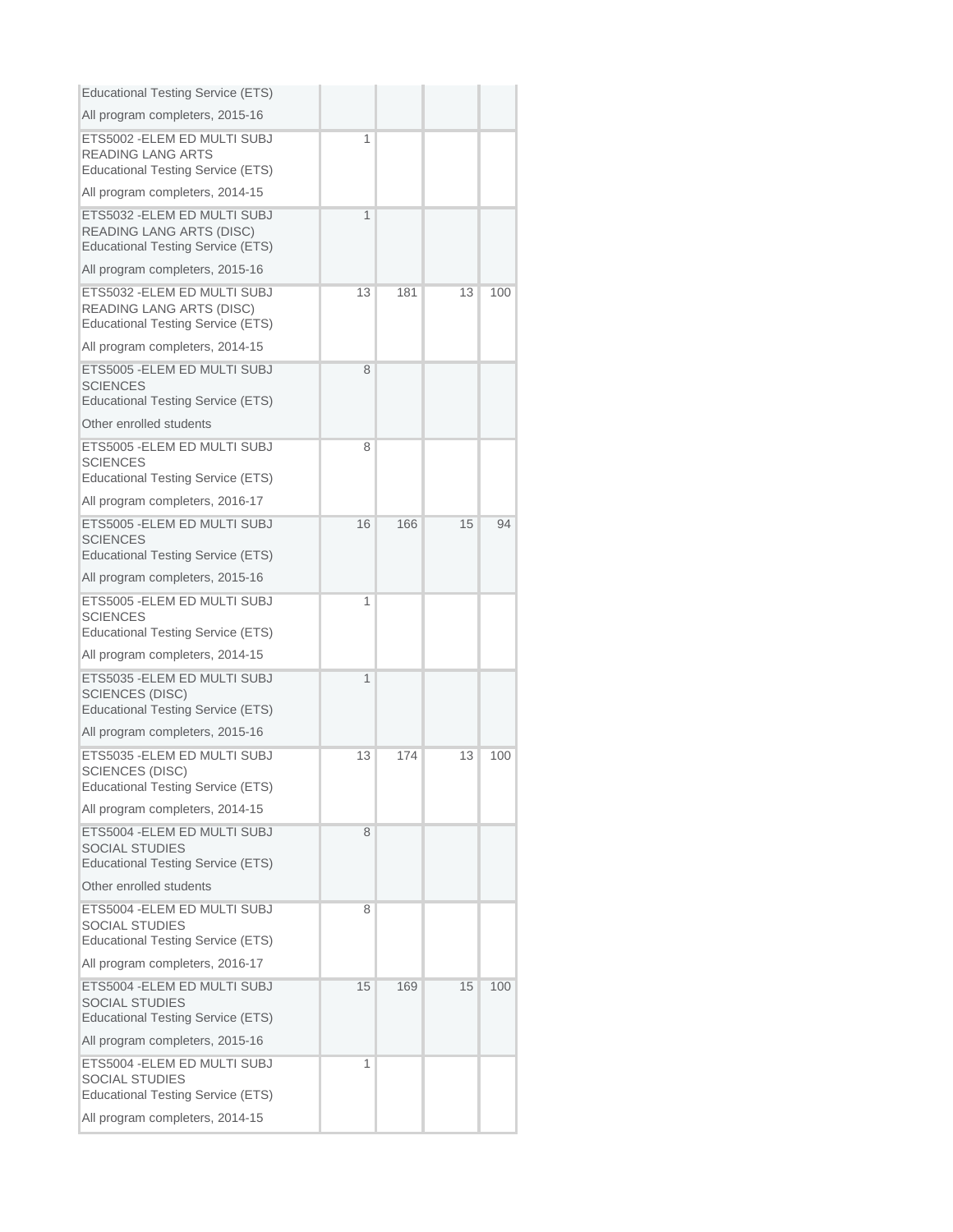| ETS5034 - ELEM ED MULTI SUBJ<br><b>SOCIAL STUDIES (DISC)</b><br><b>Educational Testing Service (ETS)</b> | 1              |     |    |     |
|----------------------------------------------------------------------------------------------------------|----------------|-----|----|-----|
| All program completers, 2015-16                                                                          |                |     |    |     |
| ETS5034 -ELEM ED MULTI SUBJ<br>SOCIAL STUDIES (DISC)<br><b>Educational Testing Service (ETS)</b>         | 13             | 169 | 13 | 100 |
| All program completers, 2014-15                                                                          |                |     |    |     |
| ETS5038 - ENGLISH LANGUAGE ARTS:<br>CK.<br>Educational Testing Service (ETS)                             | $\overline{4}$ |     |    |     |
|                                                                                                          |                |     |    |     |
| All program completers, 2016-17                                                                          |                |     |    |     |
| ETS5038 - ENGLISH LANGUAGE ARTS:<br>СK<br>Educational Testing Service (ETS)                              | 1              |     |    |     |
| All program completers, 2014-15                                                                          |                |     |    |     |
| ETS5174 - FRENCH WORLD<br>LANGUAGE<br><b>Educational Testing Service (ETS)</b>                           | 1              |     |    |     |
| All program completers, 2015-16                                                                          |                |     |    |     |
| ETS5161 - MATHEMATICS CONTENT<br><b>KNOWLEDGE</b><br><b>Educational Testing Service (ETS)</b>            | 1              |     |    |     |
| All program completers, 2016-17                                                                          |                |     |    |     |
| ETS5161 - MATHEMATICS CONTENT<br><b>KNOWLEDGE</b><br><b>Educational Testing Service (ETS)</b>            | $\overline{2}$ |     |    |     |
| All program completers, 2015-16                                                                          |                |     |    |     |
| ETS5161 - MATHEMATICS CONTENT<br><b>KNOWLEDGE</b><br><b>Educational Testing Service (ETS)</b>            | 4              |     |    |     |
| All program completers, 2014-15                                                                          |                |     |    |     |
| ETS0113 -MUSIC CONTENT<br><b>KNOWLEDGE</b><br><b>Educational Testing Service (ETS)</b>                   | 1              |     |    |     |
| All program completers, 2016-17                                                                          |                |     |    |     |
| ETS0113 -MUSIC CONTENT<br>KNOWLEDGE<br><b>Educational Testing Service (ETS)</b>                          | 1              |     |    |     |
| All program completers, 2015-16                                                                          |                |     |    |     |
| ETS0113 - MUSIC CONTENT<br><b>KNOWLEDGE</b><br><b>Educational Testing Service (ETS)</b>                  | 9              |     |    |     |
| All program completers, 2014-15                                                                          |                |     |    |     |
| ETS0730 - PRAXIS I MATHEMATICS<br>(DISCONTINUED)<br><b>Educational Testing Service (ETS)</b>             | 1              |     |    |     |
| All program completers, 2016-17                                                                          |                |     |    |     |
| ETS0730 -PRAXIS I MATHEMATICS<br>(DISCONTINUED)<br><b>Educational Testing Service (ETS)</b>              | 1              |     |    |     |
| All program completers, 2015-16                                                                          |                |     |    |     |
| ETS0730 -PRAXIS I MATHEMATICS<br>(DISCONTINUED)<br><b>Educational Testing Service (ETS)</b>              | 18             | 181 | 18 | 100 |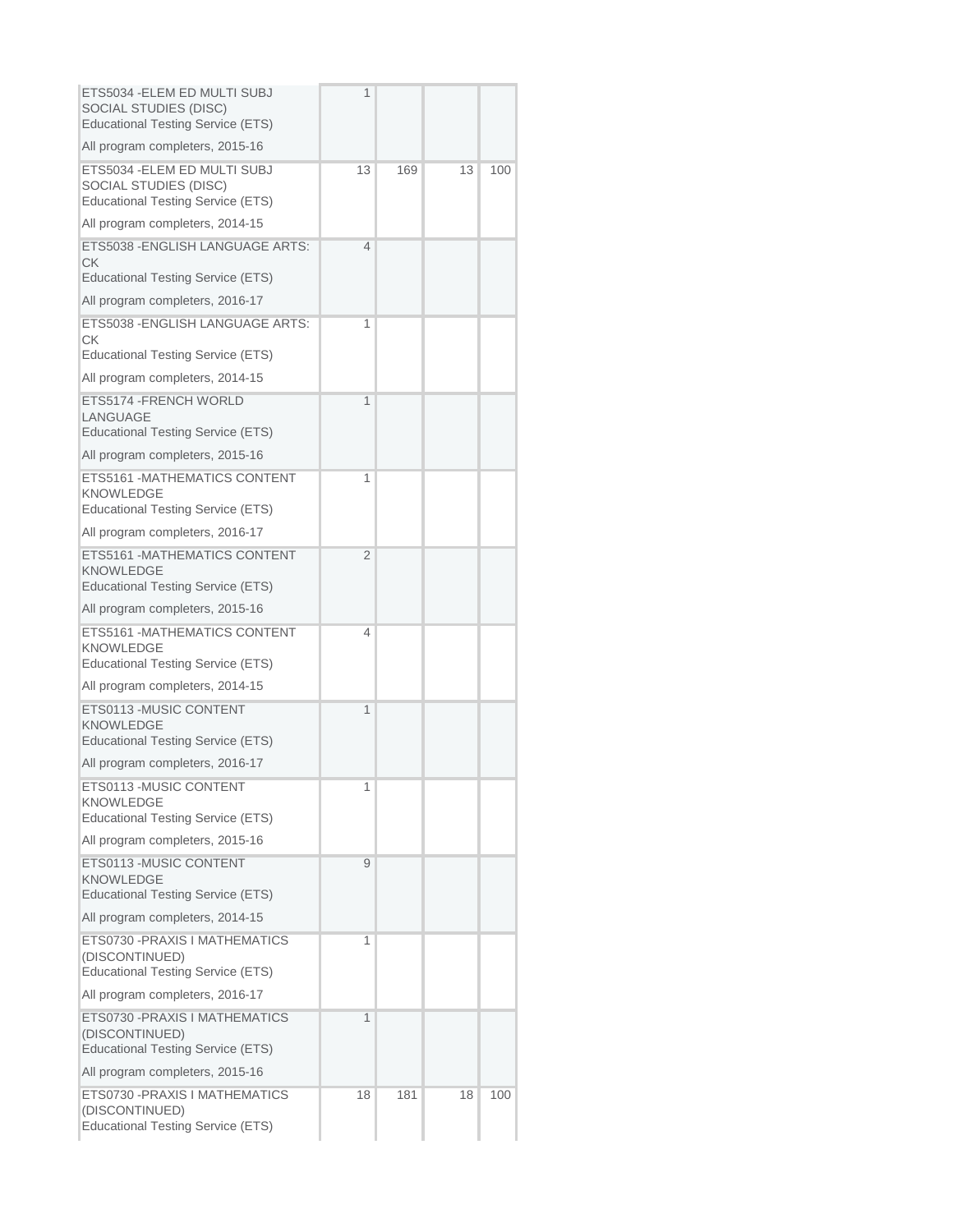| All program completers, 2014-15                                                                         |    |     |    |     |
|---------------------------------------------------------------------------------------------------------|----|-----|----|-----|
| ETS0710 - PRAXIS I READING<br>(DISCONTINUED)<br><b>Educational Testing Service (ETS)</b>                | 1  |     |    |     |
| All program completers, 2016-17                                                                         |    |     |    |     |
| ETS0710 - PRAXIS I READING<br>(DISCONTINUED)<br><b>Educational Testing Service (ETS)</b>                | 1  |     |    |     |
| All program completers, 2015-16                                                                         |    |     |    |     |
| ETS0710 - PRAXIS I READING<br>(DISCONTINUED)<br><b>Educational Testing Service (ETS)</b>                | 18 | 180 | 18 | 100 |
| All program completers, 2014-15                                                                         |    |     |    |     |
| ETS0720 - PRAXIS I WRITING<br>(DISCONTINUED)<br><b>Educational Testing Service (ETS)</b>                | 3  |     |    |     |
| All program completers, 2016-17                                                                         |    |     |    |     |
| ETS0720 - PRAXIS I WRITING<br>(DISCONTINUED)<br><b>Educational Testing Service (ETS)</b>                | 4  |     |    |     |
| All program completers, 2015-16                                                                         |    |     |    |     |
| ETS0720 - PRAXIS I WRITING<br>(DISCONTINUED)<br><b>Educational Testing Service (ETS)</b>                | 43 | 179 | 43 | 100 |
| All program completers, 2014-15                                                                         |    |     |    |     |
| ETS5623 - PRINC LEARNING AND<br><b>TEACHING 5-9</b><br><b>Educational Testing Service (ETS)</b>         | 1  |     |    |     |
| All program completers, 2016-17                                                                         |    |     |    |     |
| ETS5623 - PRINC LEARNING AND<br><b>TEACHING 5-9</b><br><b>Educational Testing Service (ETS)</b>         | 1  |     |    |     |
| All program completers, 2014-15                                                                         |    |     |    |     |
| ETS5624 - PRINC LEARNING AND<br>TEACHING 7-12<br><b>Educational Testing Service (ETS)</b>               | 8  |     |    |     |
| All program completers, 2016-17                                                                         |    |     |    |     |
| ETS5624 - PRINC LEARNING AND<br>TEACHING 7-12<br><b>Educational Testing Service (ETS)</b>               | 6  |     |    |     |
| All program completers, 2015-16                                                                         |    |     |    |     |
| ETS5624 - PRINC LEARNING AND<br>TEACHING 7-12<br><b>Educational Testing Service (ETS)</b>               | 10 | 182 | 10 | 100 |
| All program completers, 2014-15                                                                         |    |     |    |     |
| ETS5621 - PRINC LEARNING AND<br><b>TEACHING EARLY CHILD</b><br><b>Educational Testing Service (ETS)</b> | 6  |     |    |     |
| Other enrolled students                                                                                 |    |     |    |     |
| ETS5621 - PRINC LEARNING AND<br><b>TEACHING EARLY CHILD</b><br><b>Educational Testing Service (ETS)</b> | 4  |     |    |     |
| All program completers, 2016-17                                                                         |    |     |    |     |
| ETS5621 - PRINC LEARNING AND<br><b>TEACHING EARLY CHILD</b>                                             | 6  |     |    |     |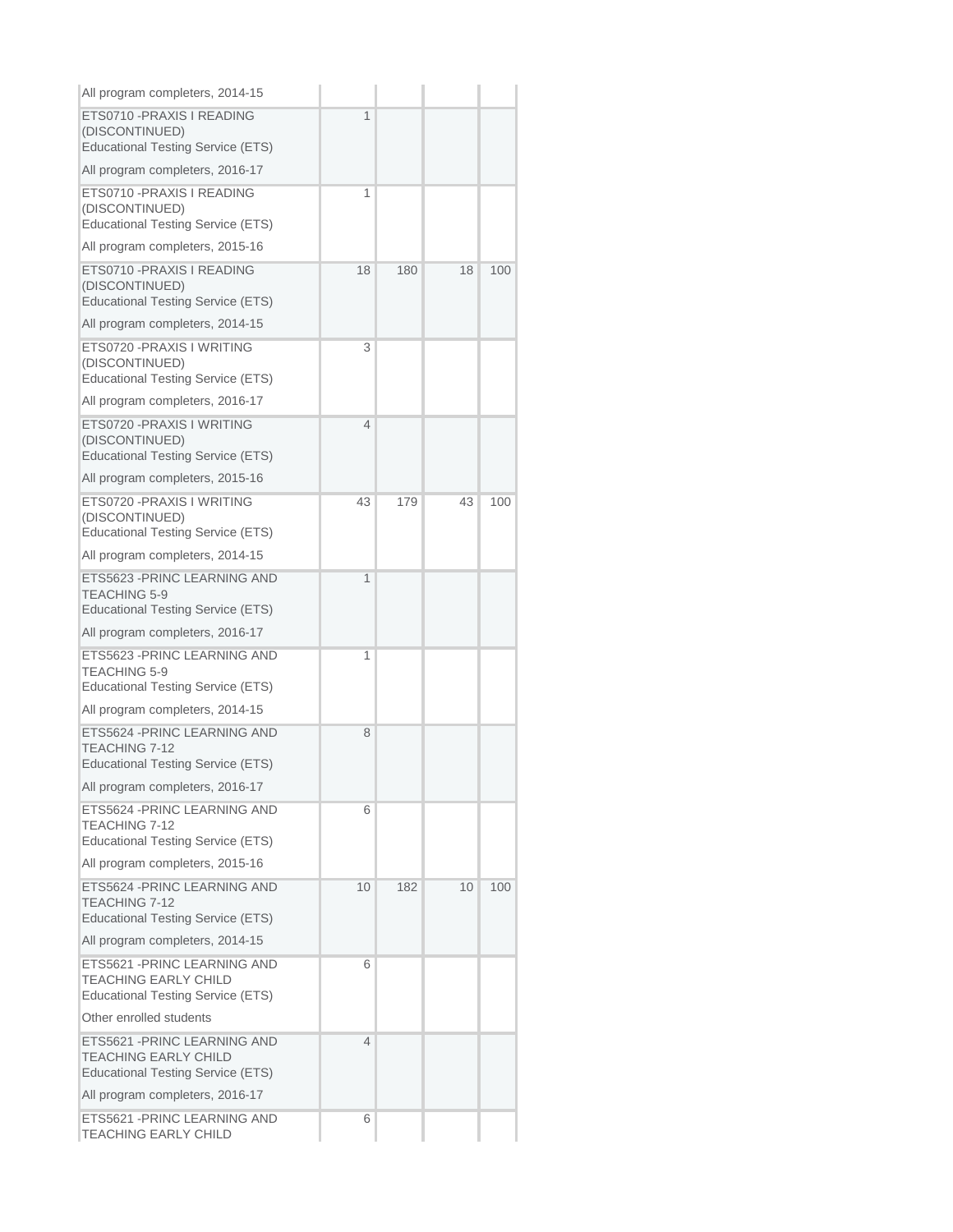| <b>Educational Testing Service (ETS)</b>                                                                |    |     |    |     |
|---------------------------------------------------------------------------------------------------------|----|-----|----|-----|
| All program completers, 2015-16                                                                         |    |     |    |     |
| ETS5621 - PRINC LEARNING AND<br><b>TEACHING EARLY CHILD</b><br><b>Educational Testing Service (ETS)</b> | 11 | 170 | 11 | 100 |
| All program completers, 2014-15                                                                         |    |     |    |     |
| ETS5622 - PRINC LEARNING AND<br>TEACHING K-6<br><b>Educational Testing Service (ETS)</b>                | 1  |     |    |     |
| Other enrolled students                                                                                 |    |     |    |     |
| ETS5622 - PRINC LEARNING AND<br><b>TEACHING K-6</b><br><b>Educational Testing Service (ETS)</b>         | 8  |     |    |     |
| All program completers, 2016-17                                                                         |    |     |    |     |
| ETS5622 - PRINC LEARNING AND<br><b>TEACHING K-6</b><br><b>Educational Testing Service (ETS)</b>         | 20 | 179 | 20 | 100 |
| All program completers, 2015-16                                                                         |    |     |    |     |
| ETS5622 - PRINC LEARNING AND<br><b>TEACHING K-6</b><br><b>Educational Testing Service (ETS)</b>         | 15 | 181 | 15 | 100 |
| All program completers, 2014-15                                                                         |    |     |    |     |
| ETS5354 - SE CORE KNOWLEDGE &<br><b>APPLICATIONS</b><br><b>Educational Testing Service (ETS)</b>        | 2  |     |    |     |
| All program completers, 2016-17                                                                         |    |     |    |     |
| ETS5354 - SE CORE KNOWLEDGE &<br><b>APPLICATIONS</b><br><b>Educational Testing Service (ETS)</b>        | 3  |     |    |     |
| All program completers, 2015-16                                                                         |    |     |    |     |
| ETS5354 - SE CORE KNOWLEDGE &<br><b>APPLICATIONS</b><br><b>Educational Testing Service (ETS)</b>        | 4  |     |    |     |
| All program completers, 2014-15                                                                         |    |     |    |     |
| ETS5691 - SE: PRESCHOOL EARLY<br><b>CHILDHOOD</b><br><b>Educational Testing Service (ETS)</b>           | 5  |     |    |     |
| Other enrolled students                                                                                 |    |     |    |     |
| ETS5691 - SE: PRESCHOOL EARLY<br><b>CHILDHOOD</b><br><b>Educational Testing Service (ETS)</b>           | 2  |     |    |     |
| All program completers, 2016-17                                                                         |    |     |    |     |
| ETS5691 - SE: PRESCHOOL EARLY<br><b>CHILDHOOD</b><br><b>Educational Testing Service (ETS)</b>           | 2  |     |    |     |
| All program completers, 2015-16                                                                         |    |     |    |     |
| ETS0081 - SOCIAL STUDIES CONTENT<br><b>KNOWLEDGE</b><br><b>Educational Testing Service (ETS)</b>        | 3  |     |    |     |
| All program completers, 2016-17                                                                         |    |     |    |     |
| ETS0081 - SOCIAL STUDIES CONTENT<br><b>KNOWLEDGE</b><br><b>Educational Testing Service (ETS)</b>        | 3  |     |    |     |
| All program completers, 2015-16                                                                         |    |     |    |     |